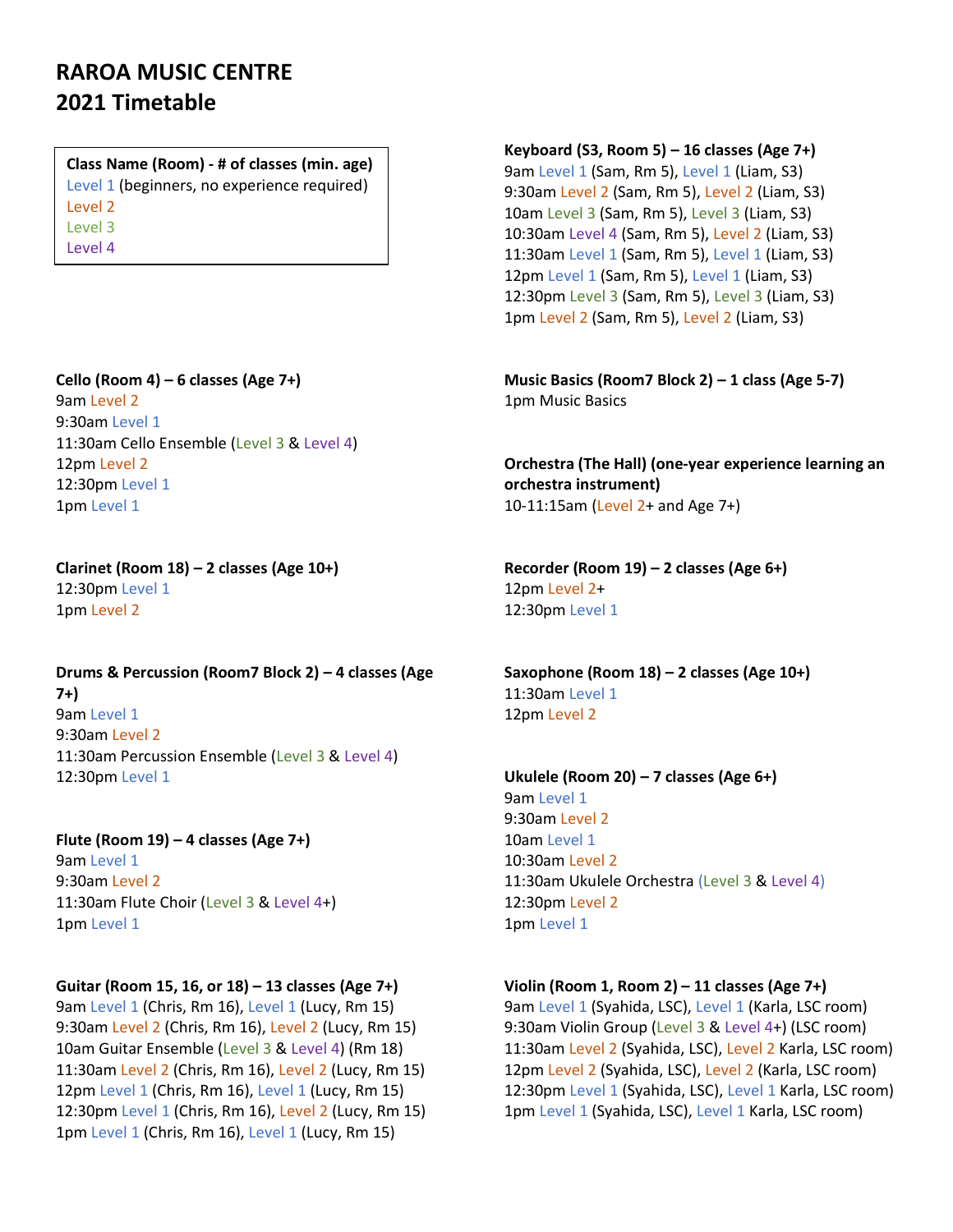# **Raroa Music Centre** - 2021 Calendar

Raroa Music Centre holds 7 lessons per term. At the end of Term 1 and 3, we hold workshops and at the end of Term 2 and 4 we hold student concerts. Workshops are a free add-on for our RMC students.

| Term 1                                                              | Term 2                                                                      | Term 3                                    | Term 4                                                                               |
|---------------------------------------------------------------------|-----------------------------------------------------------------------------|-------------------------------------------|--------------------------------------------------------------------------------------|
| 13 February<br>First day of Term 1;<br>instrument hire given<br>out | 8 May<br>First day of Term 2                                                | 7 August<br>First day of Term 3           | 30 October<br>First day of Term 4                                                    |
| 20 February                                                         | 15 May                                                                      | 14 August                                 | <b>6 November</b>                                                                    |
| 27 February                                                         | 22 May                                                                      | 21 August                                 | 13 November                                                                          |
| 6 March                                                             | 29 May                                                                      | 28 August                                 | 20 November                                                                          |
| 13 March                                                            | 5 June<br>Queen's Birthday<br>Weekend<br>No classes                         | 4 September                               | 27 November                                                                          |
| 20 March                                                            | 12 June                                                                     | 11 September                              | 4 December                                                                           |
| 27 March<br>Last day of Term 1                                      | 19 June                                                                     | 18 September<br>Last day of Term 3        | 11 December<br>No classes after 10am<br>Last day of Term 4<br>Instrument hire return |
| 3 April<br>Easter Weekend<br>No classes                             | 26 June<br>Mid-year concert<br>No classes after 11 am<br>Last day of Term 2 | 25 September<br>Workshops                 |                                                                                      |
| 10 April<br>Workshops                                               |                                                                             |                                           |                                                                                      |
| School holidays<br>17 April - 2 May<br>(includes ANZAC day).        | School holidays<br>10 July $-25$ July                                       | School holidays<br>2 October - 17 October | School holidays<br>No later than Monday<br>20 December                               |

# ★ **Important dates**

- 13 February: First day of classes and hired instruments given out.
- 10 April: Workshop
- 26 June: Mid-year concert at 11am in the Hall.
- 25 September: Workshop
- 11 December: End of year concert at 10am in the Hall and instrument hire return.